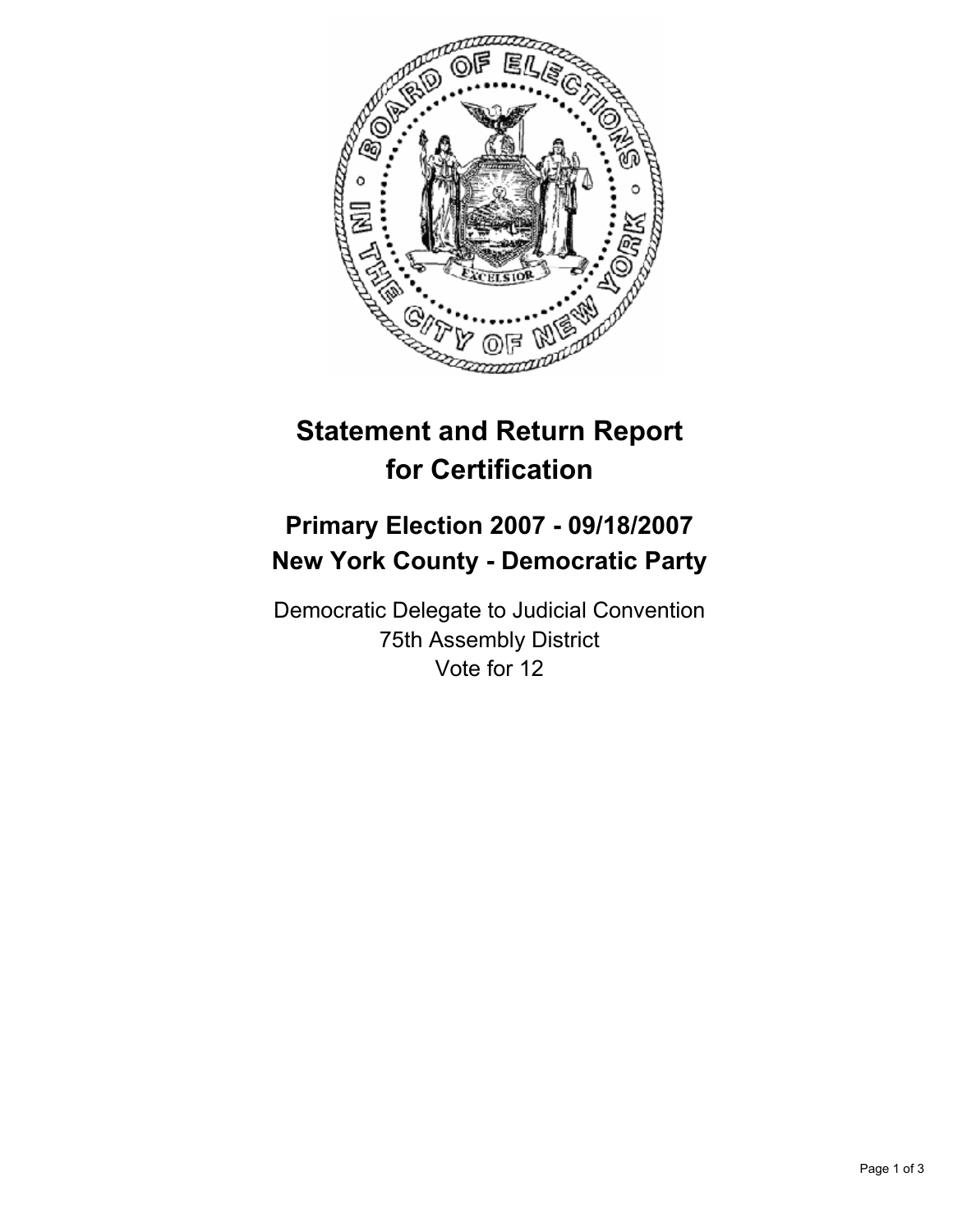

## **Assembly District 75**

| ABSENTEE/MILITARY<br>99<br><b>AFFIDAVIT</b><br>12<br><b>ANDREW BERMAN</b><br>1,681<br><b>MARY A D'ELIA</b><br>1,493<br>MAE DORIS CORRIGAN<br>1,417<br><b>DOLLY LONDONO</b><br>1,390<br><b>CARLA NORDSTROM</b><br>1,396<br>LUCILLE R OGNIBENE<br>1,319<br>PAUL J GRONCKI<br>1,336<br>ELEANOR L MULLIGAN<br>1,387<br><b>LYNN R KOTLER</b><br>1,336<br>PAUL J BOKUN<br>1,190<br><b>MAARTEN DEKADT</b><br>1,264<br><b>LUCAS A FERRARA</b><br>1,095<br><b>SYLVIA SCHWARTZ</b><br>1,039<br><b>MOLLY KATZ</b><br>910<br><b>GOLDIE GOLD</b><br>850<br><b>PATRICIA WALD</b><br>792<br><b>EDITH COLLINS</b><br>773<br><b>ROBERT SIKORSKI</b><br>717<br>DOROTHEA SCHOENFELD<br>742<br><b>VELMA M HILL</b><br>730<br><b>ESTHER MELAMED</b><br>727<br><b>EUGENE GLABERMAN</b><br>709<br><b>BLANCHE HUTCHERSON</b><br>645<br><b>FRIEDA KOWANSKY</b><br>565<br>25,503<br><b>Total Votes</b> | <b>EMERGENCY</b> | 5 |
|------------------------------------------------------------------------------------------------------------------------------------------------------------------------------------------------------------------------------------------------------------------------------------------------------------------------------------------------------------------------------------------------------------------------------------------------------------------------------------------------------------------------------------------------------------------------------------------------------------------------------------------------------------------------------------------------------------------------------------------------------------------------------------------------------------------------------------------------------------------------------|------------------|---|
|                                                                                                                                                                                                                                                                                                                                                                                                                                                                                                                                                                                                                                                                                                                                                                                                                                                                              |                  |   |
|                                                                                                                                                                                                                                                                                                                                                                                                                                                                                                                                                                                                                                                                                                                                                                                                                                                                              |                  |   |
|                                                                                                                                                                                                                                                                                                                                                                                                                                                                                                                                                                                                                                                                                                                                                                                                                                                                              |                  |   |
|                                                                                                                                                                                                                                                                                                                                                                                                                                                                                                                                                                                                                                                                                                                                                                                                                                                                              |                  |   |
|                                                                                                                                                                                                                                                                                                                                                                                                                                                                                                                                                                                                                                                                                                                                                                                                                                                                              |                  |   |
|                                                                                                                                                                                                                                                                                                                                                                                                                                                                                                                                                                                                                                                                                                                                                                                                                                                                              |                  |   |
|                                                                                                                                                                                                                                                                                                                                                                                                                                                                                                                                                                                                                                                                                                                                                                                                                                                                              |                  |   |
|                                                                                                                                                                                                                                                                                                                                                                                                                                                                                                                                                                                                                                                                                                                                                                                                                                                                              |                  |   |
|                                                                                                                                                                                                                                                                                                                                                                                                                                                                                                                                                                                                                                                                                                                                                                                                                                                                              |                  |   |
|                                                                                                                                                                                                                                                                                                                                                                                                                                                                                                                                                                                                                                                                                                                                                                                                                                                                              |                  |   |
|                                                                                                                                                                                                                                                                                                                                                                                                                                                                                                                                                                                                                                                                                                                                                                                                                                                                              |                  |   |
|                                                                                                                                                                                                                                                                                                                                                                                                                                                                                                                                                                                                                                                                                                                                                                                                                                                                              |                  |   |
|                                                                                                                                                                                                                                                                                                                                                                                                                                                                                                                                                                                                                                                                                                                                                                                                                                                                              |                  |   |
|                                                                                                                                                                                                                                                                                                                                                                                                                                                                                                                                                                                                                                                                                                                                                                                                                                                                              |                  |   |
|                                                                                                                                                                                                                                                                                                                                                                                                                                                                                                                                                                                                                                                                                                                                                                                                                                                                              |                  |   |
|                                                                                                                                                                                                                                                                                                                                                                                                                                                                                                                                                                                                                                                                                                                                                                                                                                                                              |                  |   |
|                                                                                                                                                                                                                                                                                                                                                                                                                                                                                                                                                                                                                                                                                                                                                                                                                                                                              |                  |   |
|                                                                                                                                                                                                                                                                                                                                                                                                                                                                                                                                                                                                                                                                                                                                                                                                                                                                              |                  |   |
|                                                                                                                                                                                                                                                                                                                                                                                                                                                                                                                                                                                                                                                                                                                                                                                                                                                                              |                  |   |
|                                                                                                                                                                                                                                                                                                                                                                                                                                                                                                                                                                                                                                                                                                                                                                                                                                                                              |                  |   |
|                                                                                                                                                                                                                                                                                                                                                                                                                                                                                                                                                                                                                                                                                                                                                                                                                                                                              |                  |   |
|                                                                                                                                                                                                                                                                                                                                                                                                                                                                                                                                                                                                                                                                                                                                                                                                                                                                              |                  |   |
|                                                                                                                                                                                                                                                                                                                                                                                                                                                                                                                                                                                                                                                                                                                                                                                                                                                                              |                  |   |
|                                                                                                                                                                                                                                                                                                                                                                                                                                                                                                                                                                                                                                                                                                                                                                                                                                                                              |                  |   |
|                                                                                                                                                                                                                                                                                                                                                                                                                                                                                                                                                                                                                                                                                                                                                                                                                                                                              |                  |   |
|                                                                                                                                                                                                                                                                                                                                                                                                                                                                                                                                                                                                                                                                                                                                                                                                                                                                              |                  |   |
|                                                                                                                                                                                                                                                                                                                                                                                                                                                                                                                                                                                                                                                                                                                                                                                                                                                                              |                  |   |